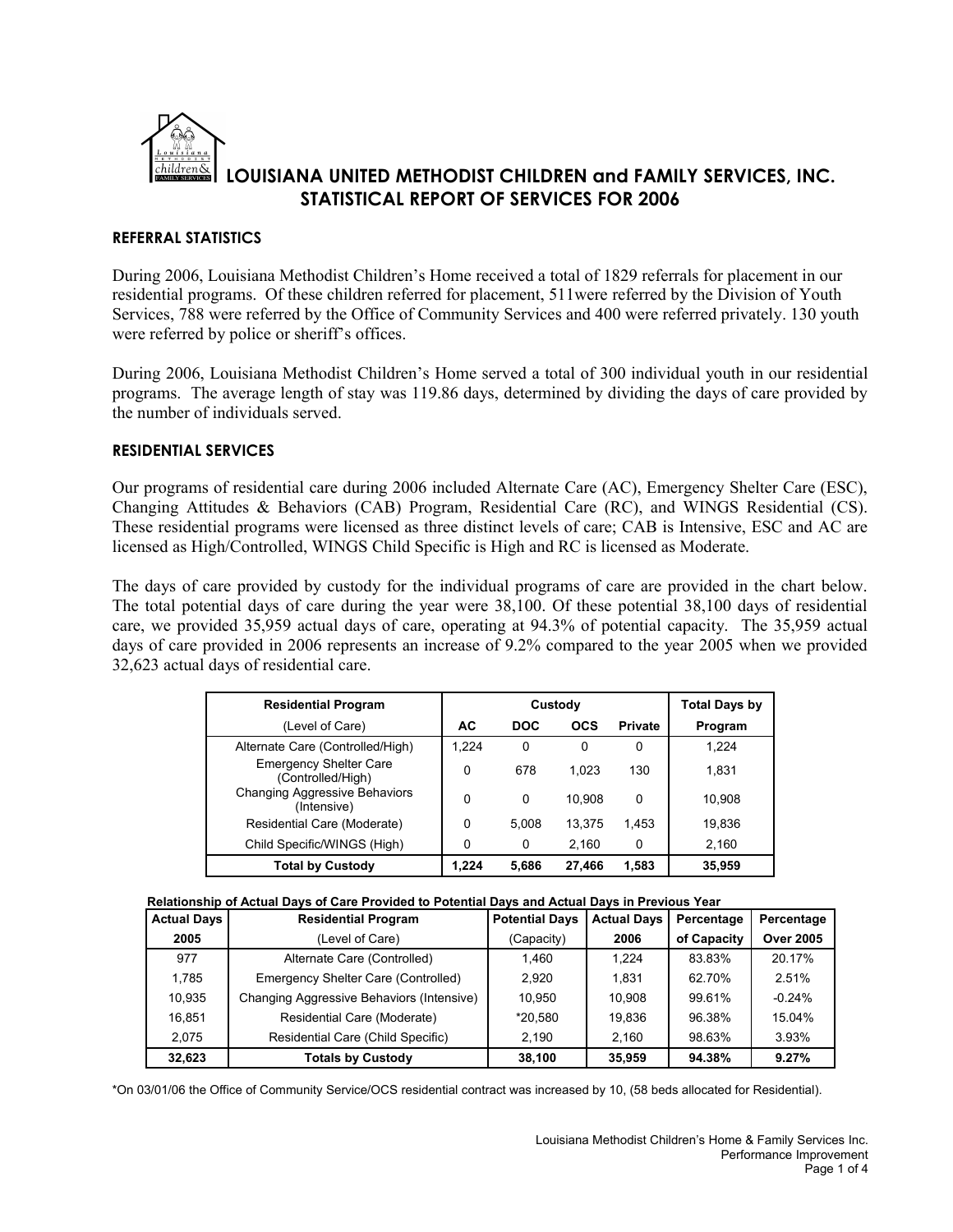| <b>Residential Services Contracts</b>       | Contractual<br>Days of Care | Actual<br>Days of Care | <b>Number</b><br><b>Over Contract</b> | Percentage<br><b>Over Contract</b> |
|---------------------------------------------|-----------------------------|------------------------|---------------------------------------|------------------------------------|
| OCS - Emergency Shelter Care                | 2.190                       | 1.023                  | $-1167$                               | $-53.28%$                          |
| AC - Emergency Shelter Care                 | 1.460                       | 1.224                  | $-236$                                | $-16.16\%$                         |
| OCS - Changing Aggressive Behaviors         | 10,950                      | 10,908                 | $-42$                                 | $-38%$                             |
| OCS - Child Specific                        | 2.190                       | 2.160                  | $-30$                                 | $-1.36\%$                          |
| OCS - Residential Care                      | *10.710                     | 13,375                 | 2665                                  | 24.88%                             |
| DOC - Residential Care                      | $*6.084$                    | 5,686                  | $-398$                                | $-6.54%$                           |
| PRI - Residential/Emergency Shelter<br>Care | **1.946                     | 1,583                  | $-363$                                | $-18.65%$                          |

**Days of Residential Care Provided by Contract/Bed Distribution**

**\* Increase in contract [OCS 03/01/06 (48 to 58), OYD 09/01/06 (16 to 18)] \*\* Decrease in allocation of beds [PRI 09/01/06 (6 to 4)]**

Statistics related to the custody, race and gender of our residents are provided below:

#### **Individuals By Race, Gender And Custody**

|               |       | <b>Black</b> |        | White |      | Other  |       |      | <b>TOTAL</b> |       |      |        |
|---------------|-------|--------------|--------|-------|------|--------|-------|------|--------------|-------|------|--------|
| Custody       | Total | Male         | Female | Total | Male | Female | Total | Male | Female       | Total | Male | Female |
| АC            | 36    | 17           | 19     | 38    |      | 21     |       |      |              | 74    | 34   | 40     |
| <b>DOC</b>    | 32    | 11           | 21     | 31    | 12   | 19     |       |      |              | 63    | 23   | 40     |
| <b>OCS</b>    | 82    | 26           | 56     | 68    | 36   | 32     | 2     |      |              | 152   | 63   | 89     |
| PRI           | 3     |              | 2      | 8     | 3    | 5      |       |      |              | 11    | 4    |        |
| <b>TOTALS</b> | 153   | 55           | 98     | 145   | 68   | 77     | 2     |      |              | 300   | 124  | 176    |

#### **Custody by Race**

| Race          | АC     | <b>DOC</b> | <b>OCS</b> | <b>PRI</b> |
|---------------|--------|------------|------------|------------|
| <b>Black</b>  | 48.65% | 50.79%     | 53.95%     | 27.27%     |
| White         | 51.35% | 49.21%     | 44.74%     | 72.73%     |
| Hispanic      |        |            | 1.31%      |            |
| <b>TOTALS</b> | 100%   | 100%       | 100%       | 100%       |

### **Percent Private/State by Race**

| Race          | PRI    | SТ     |
|---------------|--------|--------|
| <b>Black</b>  | 27.27% | 51.90% |
| White         | 72.73% | 47.40% |
| Hispanic      |        | .70%   |
| <b>TOTALS</b> | 100%   | 100%   |

### **Racial Distribution**

| Race         | %      |
|--------------|--------|
| Black        | 51.00% |
| White        | 48.33% |
| Hispanic     | .67%   |
| <b>TOTAL</b> | 100%   |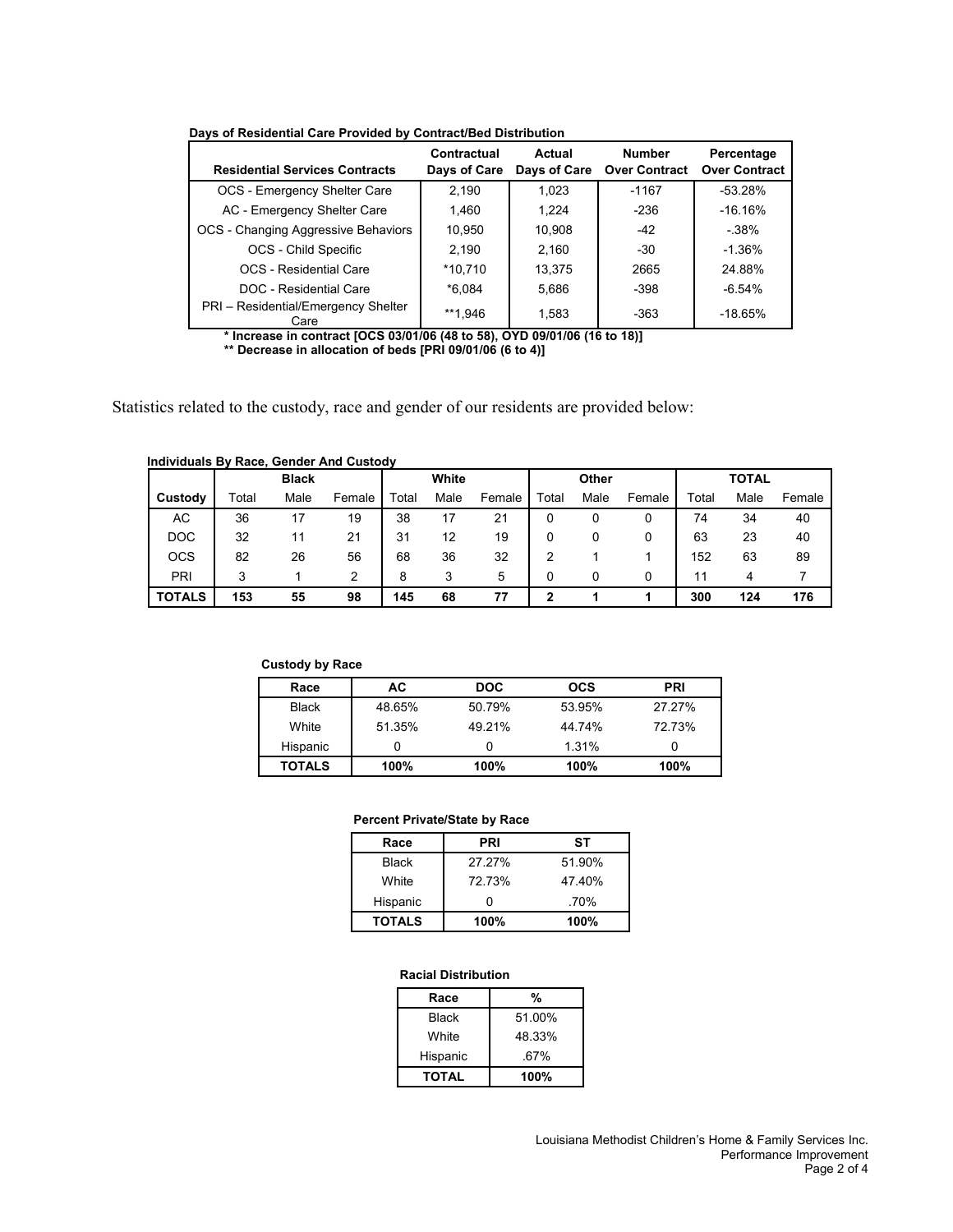### ADMISSIONS, DISCHARGES, AND LENGTH OF STAY STATISTICS

Statistics related to the admission and discharge of youth from the different levels of care is presented in the chart below. For purposes of utilization review, these statistics also provide information regarding length of stay by custody and level of care.

|                     |              | <b>Continued</b> | <b>Admitted</b> | <b>Discharged</b> | <b>Continued</b>        |                     | Days   | Average    |
|---------------------|--------------|------------------|-----------------|-------------------|-------------------------|---------------------|--------|------------|
| <b>Residential</b>  |              | from             | In              | In                | to                      |                     | Of     | <b>LOS</b> |
| Program             | Custody      | 2005             | 2006            | 2006              | 2007                    | <b>Participants</b> | Care   | (days)     |
| <b>CAB</b>          | <b>OCS</b>   | 30               | 13              | 13                | 30                      | 43                  | 10,908 | 253.67     |
| <b>CS</b>           | <b>OCS</b>   | 6                | 3               | 3                 | 6                       | 9                   | 2,160  | 240.00     |
| <b>AC</b>           | AC.          | 4                | 70              | 71                | 3                       | 74                  | 1,224  | 16.54      |
| <b>ESC</b>          | <b>DOC</b>   | 3                | 25              | 27                | $\overline{\mathbf{A}}$ | 28                  | 678    | 24.21      |
|                     | <b>OCS</b>   | 3                | 29              | 28                | 4                       | 32                  | 1,023  | 31.96      |
|                     | PRI          | 1                | 4               | 5                 | 0                       | 5                   | 130    | 26.00      |
|                     | <b>TOTAL</b> | 7                | 58              | 60                | 5                       | 65                  | 1,831  | 28.16      |
| <b>RGC</b>          | <b>DOC</b>   | 13               | 22              | 19                | 16                      | 35                  | 5.008  | 143.08     |
|                     | <b>OCS</b>   | 28               | 35              | 27                | 36                      | 63                  | 13.375 | 212.30     |
|                     | PRI          | 7                | 4               | 7                 | 4                       | 11                  | 1.453  | 132.09     |
|                     | <b>TOTAL</b> | 48               | 61              | 53                | 56                      | 109                 | 19,836 | 181.98     |
| <b>GRAND TOTALS</b> |              | 95               | 205             | 200               | 100                     | 300                 | 35.959 | 119.86     |

## **INDEPENDENT LIVING**

During 2006, 421 structured classes and seminars were presented to 14-21 year olds. This is a decrease of 39.66% from the 588 classes and seminars taught in 2005. A total of 499 individual youth received services from the Independent Living Program. Children in the care of our agency, other child care agencies and in foster care have attended classes in subjects such as apartment hunting, check writing, banking, nutrition and many other subjects related to living independently. Our staff provides services to a catchment area, which covers all of northeast Louisiana, from Lincoln Parish to the Mississippi River.

The number of Independent Living Skills classes taught are as follows: Off Campus 94; Residential 113; CAB 140; and WINGS 56.

The Educational Training Voucher program that is offered to youth formerly in foster care, ages 17-23 years, served a total of 19 youth during 2006. The program pays educational vouchers to youth who qualify. The vouchers help with educational expenses. The breakdowns of youth served are as follows: 17 youth attending college, 2 youth attending post-secondary training.

Each participant in the Independent Living Program receives a pre-test and post-test for independent living skills assessment. During 2006 the average score on pre-tests was 67% with the average on post-tests being 88% for a pre-test/post-test average improvement of 21%.

## **FAMILY COUNSELING CENTER**

During 2006, a total of 1275 individuals were served through the Family Counseling Center. This is a decrease of 28.47% from the previous year's total of 1638. There were 224 families yielding a total of 426 individual family members who received counseling services in 2006. This number includes: